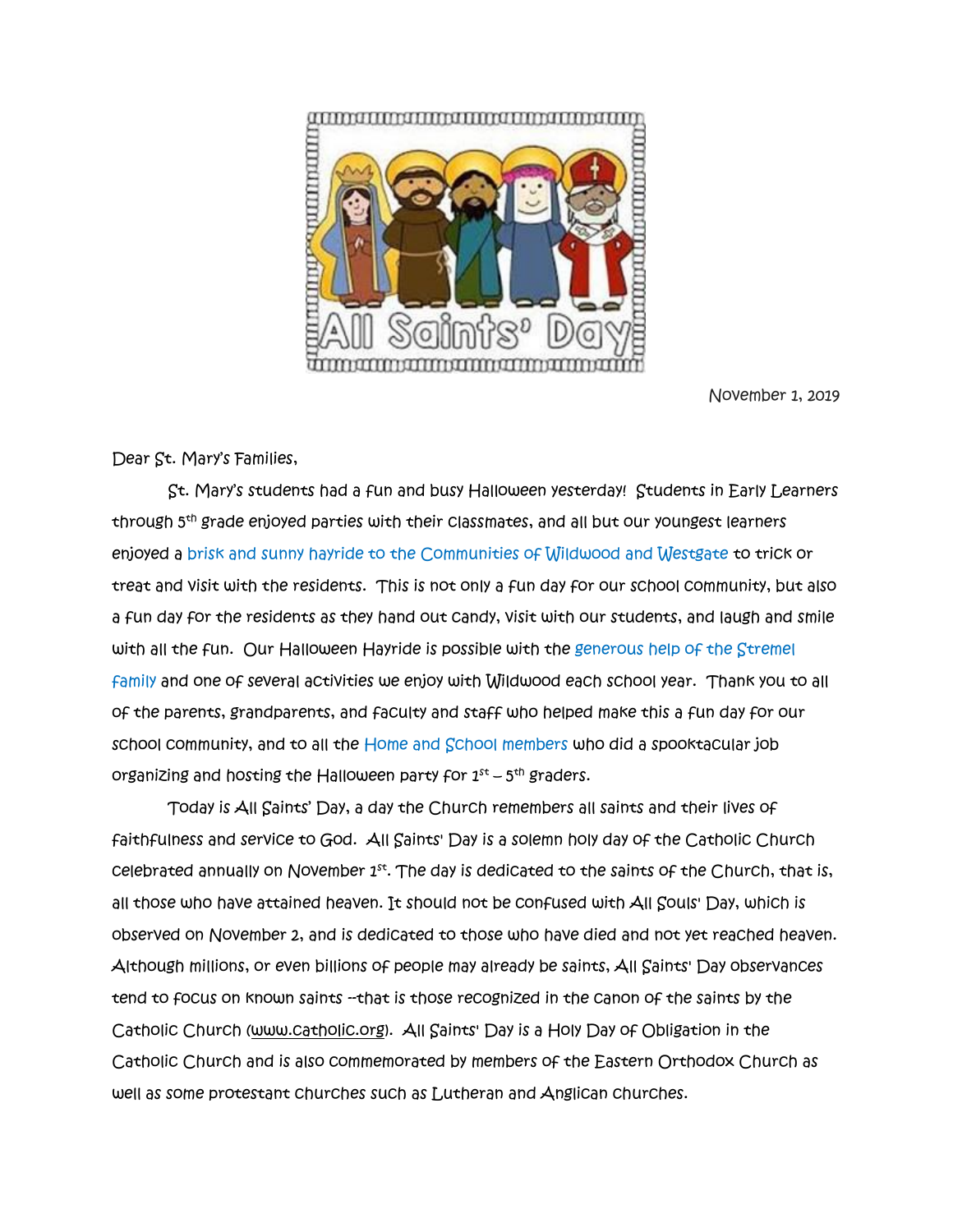Mrs. Black's Spanish students have been busy preparing for Dia de los Muertos, or Day of the Dead, a series of commemorative days dedicated to honoring those who have died. As you are in the school through Grandparents Day, please find time to visit the library and view the beautiful displays our 5<sup>th</sup> grade students have made to honor those in their own families who have passed away. Our Dia de los Muertos ofrenda, or altar, will be located in the Commons area until Thanksgiving Break. Students are invited to bring a photos of a loved ones who have passed away, and we will place that photo on the altar and keep them close in prayer. All photos will be returned, but please ensure a name is written on the back. Dia de los Muertos is celebrated generally between Halloween and November 2<sup>nd</sup>, and coincides with the Catholic holy days of All Saints' and All Souls. Day of the Dead is actually divided into two distinct holidays, the first being Dide los Inocentes, which is dedicated to children on November 1st, and Dide los Muertos on November 2<sup>nd</sup>, which is the actual Day of the Dead. Both days taken together are collectively referred to as the Day of the Dead, and celebrations can begin as early as Halloween. Families often come together over this period and preparations can be made during the entire year leading up to the Day of the Dead. This is a solemn occasion, with few actual festivities. Instead, people visit and repair graves of their dearly departed. It is common to light candles, leave offerings of prepared foods, often a favorite meal, and to pray and play music. Celebrations can sometimes take a humorous tone, particularly if the deceased relative was known to enjoy humor [\(www.catholic.org\)](http://www.catholic.org/).

As you can see, students at St. Mary's have been learning about and experiencing much more on Halloween than only thinking of candy. Our hayride and time spent at Wildwood helps our students understand compassion and thoughtfulness while visiting with residents. Experiencing and participating in Dia de los Muertos helps our students learn about and respect cultural traditions of others and honor the lives of our own family members. Halloween is a wonderful example of the special experience that attending St. Mary's and our JACS schools afford, where the whole child can be educated and nurtured…heart, mind, body, and soul. Thank you for choosing St. Mary's for your child and providing them the opportunity to experience so much more in school than an academic experience. H

 Speaking of compassion and thoughtfulness, St. Mary's next Charity Dress Day is coming up this week on Wednesday, November  $6^{\text{th}}$ . This month we are holding a winter clothing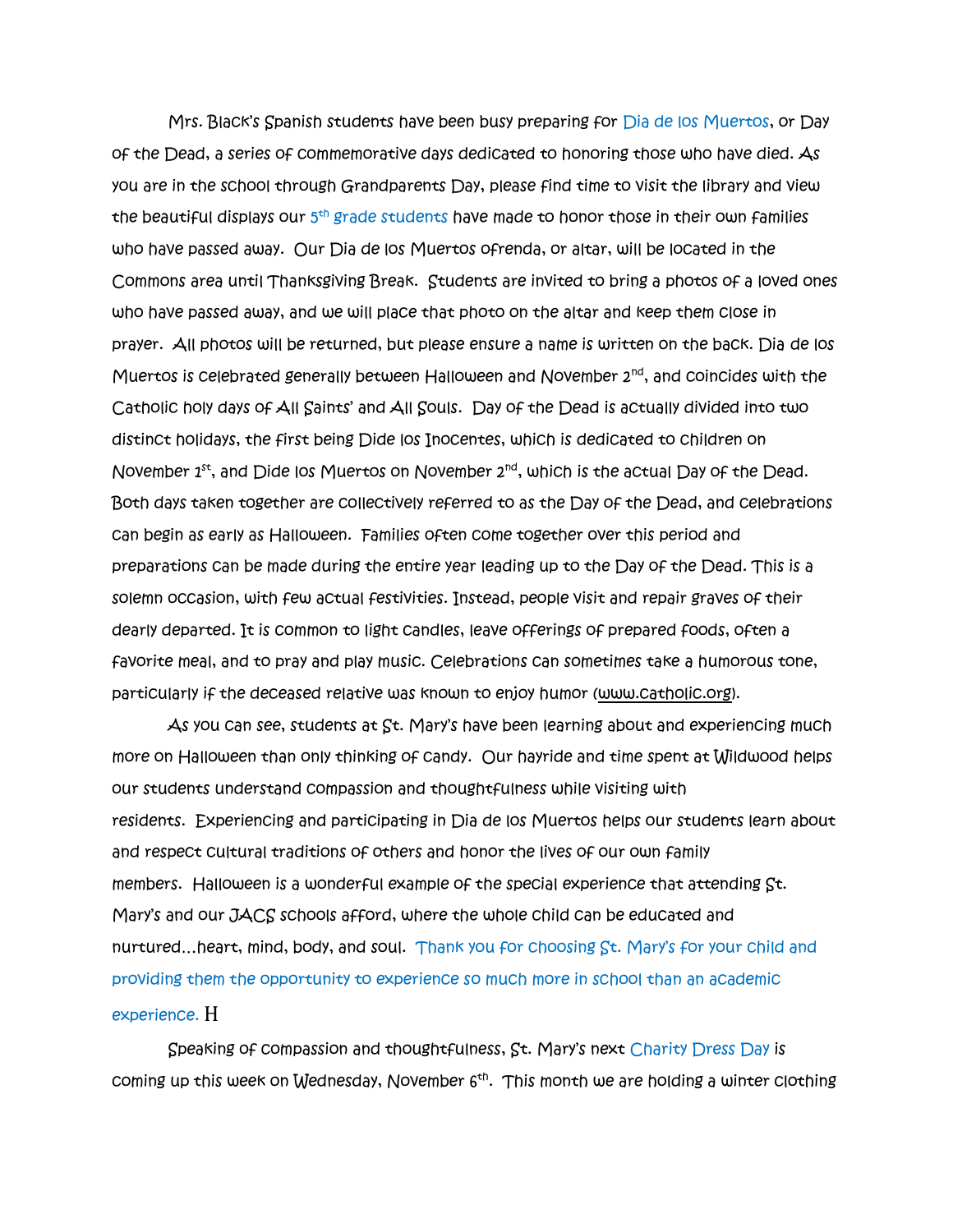drive to benefit Children's Haven. Instead of bringing monetary donations for the day, we are asking families to donate gently used or new coats, jackets, hats, and mittens and gloves that we can take to Children's Haven to help keep children in the Four States area warm and cozy this winter. As you are cleaning out closets and trying on last year's coats for your own children, please keep Children's Haven in mind when you have items that are either too small or no longer worn. We will have a table with baskets set up in the Commons during the next week or so for your donations. We will use any monetary donations that are collected to purchase items to donate. Thank you advance for your loving and thoughtful donations to help children in need.

Veteran's Day is Monday, November  $11<sup>th</sup>$  and  $S<sup>t</sup>$ . Mary's will be holding our annual Drive-Thru Thank You from 7:30-8:30 a.m. as a way to thank and honor our local veterans. Fifth grade students will be passing out free Buddy Poppies to the school community at the Early Childhood and main entrances to wear in honor of our country's veterans. Fifth grade will also be serving coffee and donuts curbside to veterans as they begin their busy days. Coffee and donuts will be served from 7:30 a.m. to 8:30 a.m. in St. Mary's Parish circle drive. Veterans will also receive a Buddy Poppy to proudly wear, a special card made by a St. Mary's student, and a sincere thank you from our school community. Please spread the word about this special morning at St. Mary's to honor the service and sacrifice of our country's veterans. A flyer is attached to this newsletter for more information. Parents dropping off their child in the morning will follow the same parking lot routine as usual. Parents who are veterans, or any of our special guests for the morning, will enter the parking lot and then be guided to the right and through the church parking lot, to briefly stop in the parking circle in front of St. Mary's Church for coffee and donuts to be given to them as they stay warm and cozy in their car. I ask that everyone remember and practice parking lot patience and kindness to set a good example and keep everyone safe, thank you. It may take a few extra minutes to get through the parking lot on Monday morning, but this pales in comparison to the service and sacrifice our veterans made on a daily basis for us.

 Grandparents Day is quickly approaching! Please join us for Grandparents Day on Friday, November  $8<sup>th</sup>$  starting with Mass at 8:30 a.m. Grandparents and special family friends are invited to join us for Mass and other activities throughout the school, including yummy refreshments in the cafeteria, photos in the Commons, the Book Fair in the youth room, and activities in your child's classroom. Grandparents Day will be on one day this year instead of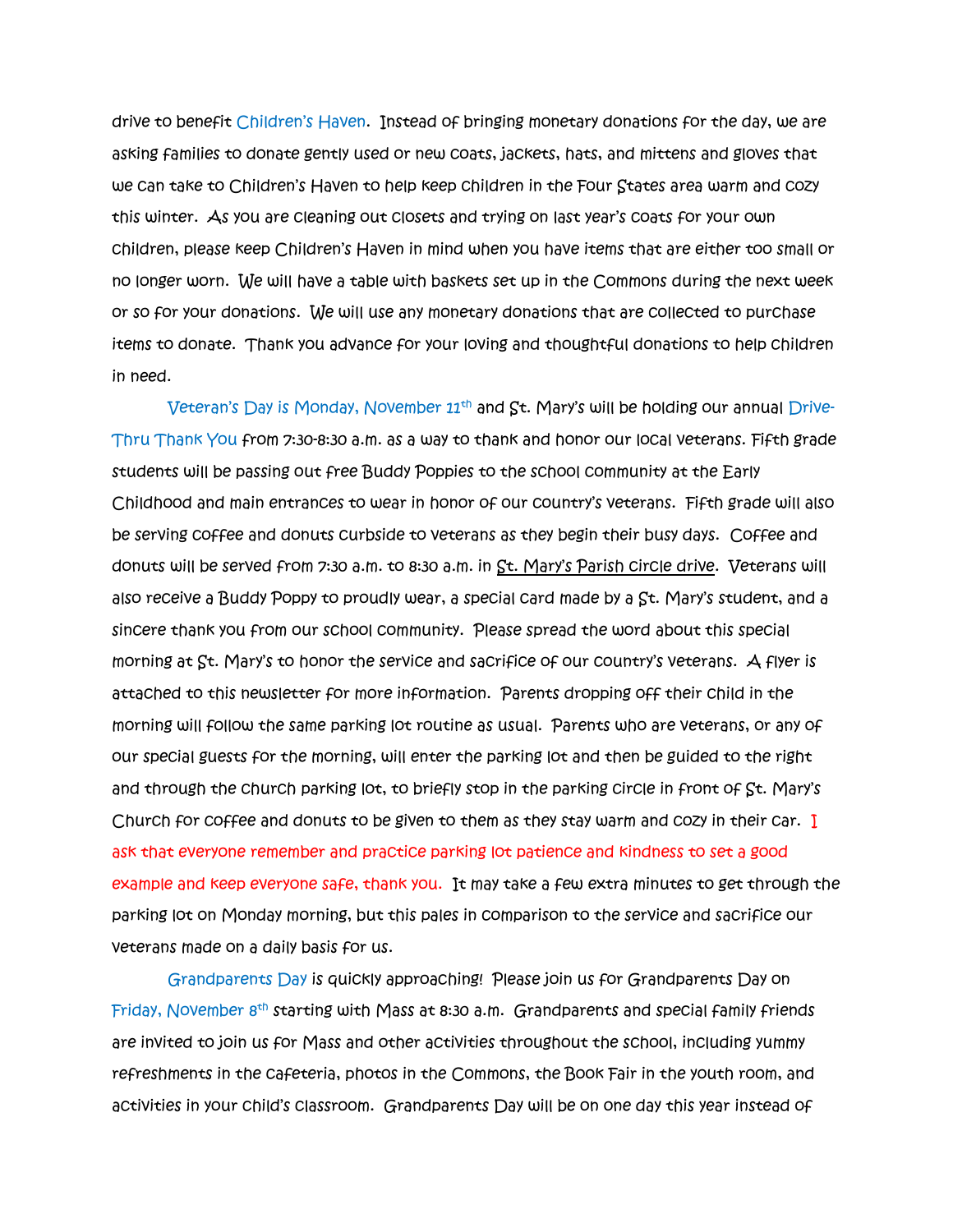two, allowing for students in each grade to share the special day together and help grandparents and special friends that are able to attend for one day be there for every child in their family.

 Sacred Heart Parish in Webb City is holding their annual Turkey Dinner on November 2<sup>nd</sup> and 3<sup>rd</sup> and your family is invited! Join Sacred Heart as they celebrate their 70th Annual Turkey Dinner, Silent Auction, and Bake Sale. The fun will begin Saturday, November 2<sup>nd</sup> from Noon to 7:00 p.m. and continue Sunday, November 3<sup>rd</sup> from Noon to 5:00 p.m. You may Dine-In or Carry Out. Adult dinner tickets are \$8 each and dinner tickets for children 12 and under are \$4 each and include, dinner, dessert and all the fixings. The Silent Auction will feature several items, from themed baskets to gift certificates; and all of the money raised will go to support Sacred Heart Catholic Church. This is a great opportunity to meet new people, enjoy time with your family, and come together as a community. All are invited and welcome to join the fun! For more information call the parish office at (417) 673-2044, extension 101.

**JACS Booster Club is sponsoring the Warriors Youth Basketball League again** this year. We will be participating in the Spring Valley League as previous years. Boys and girls in grades 3-6 are eligible to participate. Sign-ups will be November 15th at our JACS Winter Sports Kickoff. Practices typically start late November/early December and games are scheduled on every Saturday in January and February. There was a survey included in your communicator envelope last week regarding student interest in playing basketball this year. If you have not already returned to survey to the office, please do so sooner than later in order to get an accurate count of the number of teams and coaches needed. This is a volunteer, parent coached league. Remember, all volunteers and coaches must be Virtus trained. We are anxious to kick off the season with a fun event and a few exciting new improvements this year! More details will be available soon. If you have any question don't hesitate to contact Ryan Taffner 417-439-9650, Sarah Nangle 417-437-5175 or Brett Reichardt 417-437-6806.

It may seem a little early to think about spring yearbooks, but yearbook orders for the 2019-2020 school year are now being taken! Full-color yearbooks are \$15 each this year, and may be ordered with the order form included in your family's communicator envelope this week. More information and order forms are available in the school office. Order a yearbook soon to ensure your child gets a copy of our fantastic yearbook carefully and lovingly created by Miss Amy each year. If you have class or group photos you would like included in the yearbook, please bring or send them to her [\(stmaryschool@jacss.org\)](mailto:stmaryschool@jacss.org).